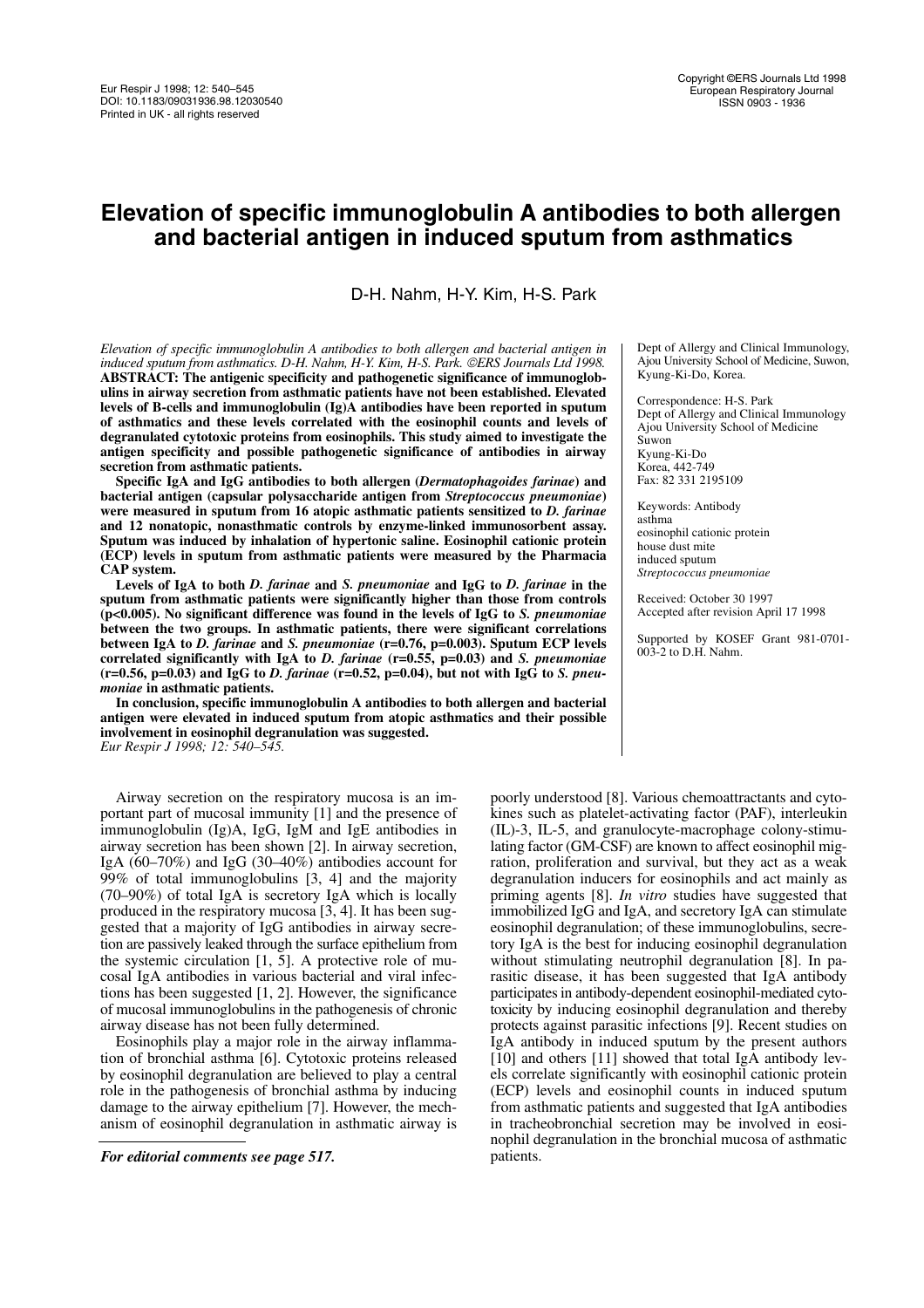The respiratory mucosa responds to various bacterial organisms and inhaled airborne allergens. Patients with chronic airway disease showed elevated levels of IgA antibody against bacterial antigen in their sputum [12], whereas, patients with bronchial asthma showed elevated levels of IgA antibody to inhalant allergen in sputum [13]. However, antigenic specificity of IgA antibodies in airway secretion from asthmatic patients has not been fully determined.

To investigate the antigen specificity and possible pathogenetic significance of IgA and IgG antibodies in the airway secretion from patients with asthma, IgA and IgG antibodies to allergen and bacterial antigen were measured in induced sputum from patients with atopic asthma.

#### **Methods**

# *Subjects*

Induced sputum samples were collected from 16 atopic asthmatic patients who showed a positive response to house dust mite (*Dermatophagoides farinae*; Bencard Co., Brentford, UK) on a skin-prick test (table 1). All patients had a typical clinical history of asthma and documented reversibility of forced expiratory volume in one second  $(FEV1) >15\%$  of predicted value. All patients were nonsmokers and had a mild degree of asthma. None had received inhaled or oral corticosteroids for at least 3 months before the study. Subjects who had suffered a recent respiratory tract infection or exacerbation of asthma were excluded. Twelve healthy, nonatopic, nonsmoking and nonasthmatic controls were recruited from the medical students and staff of Ajou University Hospital. Some of the asthmatic subjects and all of the controls were participants in the previous study [10]. All subjects underwent a skinprick test with common aeroallergens (house dust mite, grass pollens, tree pollens, weed pollens, cat, dog and moulds; Bencard Co.). A positive skin test was defined when the mean wheal diameter of the allergen was 3 mm greater than that of the negative control (normal saline). This study was approved by the Ethics Committee of Ajou University Hospital and all subjects gave their written informed consent. The study was conducted from July to August 1995, during the season when the environmental house dust mite allergen reaches peak levels in Korea [14].

# *Sputum and saliva sampling*

Sputum was induced according to the method previously described [15]. Immediately before sputum induction,

Table 1. – Characteristics of the study subjects

| Healthy<br>controls<br>$(n=12)$ | Asthmatic<br>subjects<br>$(n=16)$ |
|---------------------------------|-----------------------------------|
| $35+11$                         | 36±14                             |
| 5/7                             | 10/6                              |
| $101.4 \pm 1.7$                 | $87.3 \pm 4.5*$                   |
| $0.5 \pm 0.4$                   | $14.4 + 4.6*$                     |
|                                 | $231.6 \pm 44.3$                  |
| $196 \pm 32$                    | $328 + 57$                        |
| $60.8 \pm 12.2$                 | $226.2 \pm 80.9$                  |
|                                 |                                   |

Values are presented as mean±SEM except where indicated. M: male; F: female; FEV1: forced expiratory volume in one second; ECP: eosinophil cationic protein; Ig: immunoglobulin. \*: p<0.05, significant difference between groups. -: not measured.

each subject was pretreated with 200 µg salbutamol, administered by means of a metered-dose inhaler. The subjects then inhaled nebulized sterile 3% saline solution for 20 min through an ultrasonic nebulizer (Omron Co., Tokyo, Japan). Subjects were encouraged to cough throughout the procedure and they regularly stopped to expectorate sputum. Before sputum expectoration, each subject was instructed to rinse their mouth with water and blow their nose, then to cough and expectorate sputum into a clean plastic container. Saliva samples were taken before induction of sputum in 12 asthmatic patients.

#### *Processing of sputum and saliva*

Collected sputum and saliva were processed immediately as in the method previously described [10]. The volumes of saliva and induced sputum were determined and an equal volume of phosphate-buffered saline (PBS) was added. The samples were then mixed using a vortex mixer and centrifuged for 20 min at 1,500×g. The supernatants were aspirated and frozen at -20°C. The pellets were further treated with dithiothrietol (Sputolysin; Calbiochem Biochemicals, San Diego, CA, USA) as described previously [15], resuspended in saline, cytocentrifuged (Model 7 cytospin; Shadon Scientific Products, Miami, FL, USA) and stained by the Wright-Giemsa method. Eosinophils were counted from at least 200 nonsquamous cells on each slide.

# *Measurement of total immunoglobulin levels*

Total IgA concentrations in induced sputum were measured by nephelometry with a Beckman Array System (Beckman Instruments, Brea, CA, USA). Total IgG concentrations in induced sputum were measured by a sandwich enzyme-linked immunosorbent assay (ELISA) method using affinity-purified polyclonal goat antibodies to human IgG (Sigma Chemical Co., St Louis, MO, USA) as described previously [4].

#### *ECP measurement*

The ECP level in induced sputum was measured using the Pharmacia CAP system (Pharmacia Diagnostics, Uppsala, Sweden) in 16 asthmatic patients. The lowest detection limit for ECP measurement was 2 ng·mL-1. When ECP levels were below the lowest detection limit, they were treated as zero for statistical analysis.

*Measurement of specific antibodies to house dust mite (*Dermatophagoides farinae*) and* Streptococcus pneumoniae *antigens*

Specific antibodies to *D. farinae* and *Streptococcus pneumoniae* antigens were measured by ELISA according to the method reported previously [12, 13, 16]. Microtitre plates (Immulon 2; Dynatech Laboratories, Chantilly, VA, USA) were coated with either *D. farinae* antigen (kindly provided by J. Weiss at Diagnostic Products Corporation, Los Angeles, CA, USA) at a concentration of  $2 \mu$ g·well<sup>-1</sup> in 0.1 M carbonate buffer (pH 9.6) and pneumococc- al polysaccharide antigens (mixed antigens from 23 serotypes, Pasteur Méieux Sérums et Vaccins, Lyon, France) at a concentration of 0.1 µg·well-1 in PBS, overnight at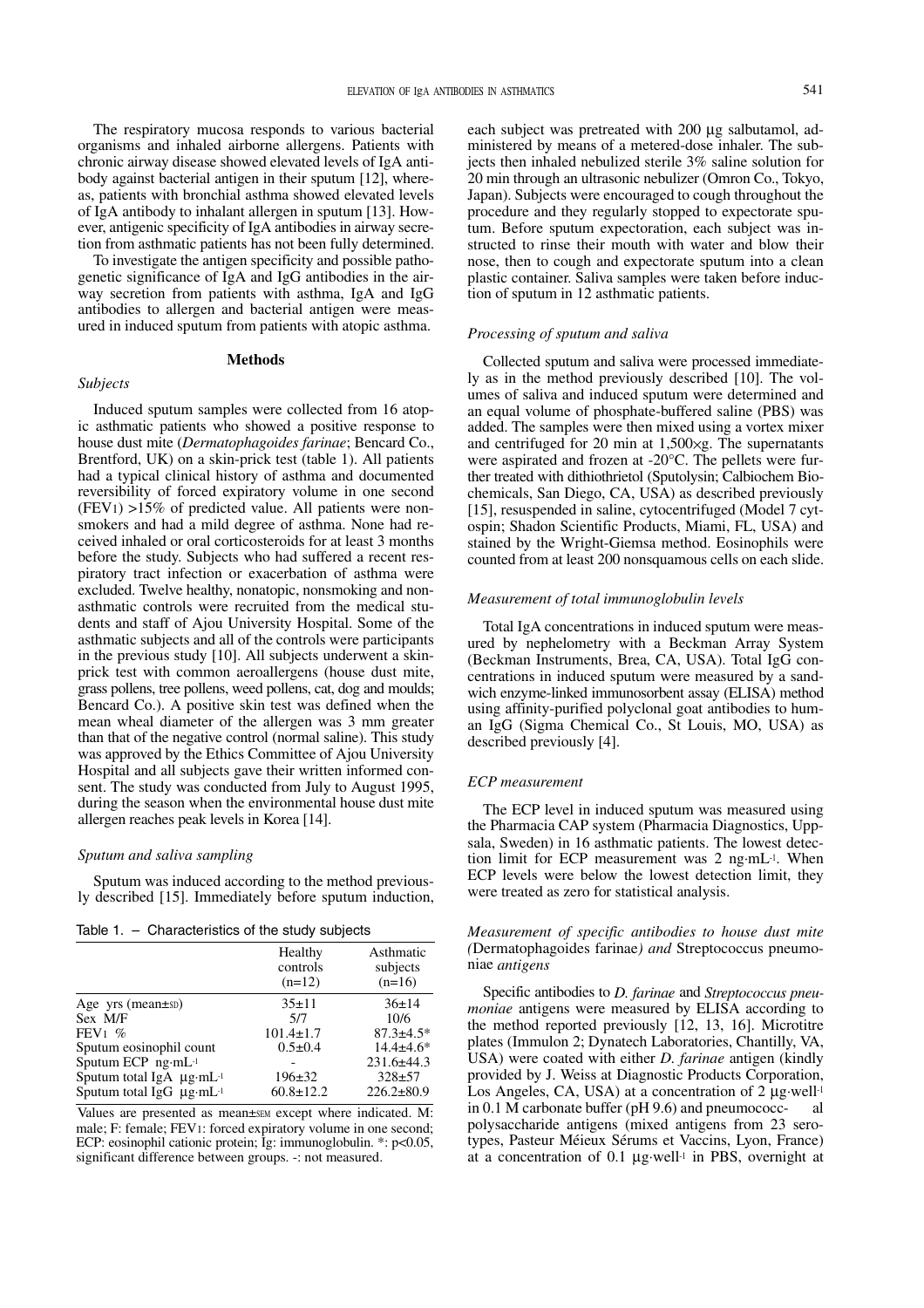4°C. Plates were washed and blocked with 3% bovine serum albumin in PBS with 0.05% Tween-20 and then incubated with duplicated samples  $(50 \mu L)$  of induced sputum and saliva at 1:50 dilutions overnight at 4°C. After washing, plates were incubated with peroxidase-conjugated affinity-purified goat anti-IgA or anti-IgG antibodies (Sigma) at 1:2,500 dilution for 3 h at room temperature. After washing, the substrate solution consisting of 0.04% (w/v) orthophenylenediamine (OPD) dissolved in 24.3 mM citric acid, 51.4 mM NaH<sub>2</sub>PO<sub>4</sub> (pH 5.0) and 0.03%  $H_2O_2$ was added. After 15 min, the reaction was stopped by adding  $2.5$  N H<sub>2</sub>SO<sub>4</sub>. Colour development was measured with an ELISA reader (Molecular Devices, Menlo Park, CA, USA) at 490 nm. Amounts of specific antibodies in the samples were calculated from control curves made by optical densities from serial dilutions of positive control samples which showed high titre antibodies using a spline fit program (SoftMax, Molecular Devices). The specific antibody contents in the reference samples were designed as 100 arbitrary units (AU)·mL-1. In each assay system intra-assay and interassay variations were below 15%. To assess the parallelism between standard and samples, interdilutional variations of each assay were calculated and the values were below 15%.

# *ELISA inhibition*

ELISA inhibition was performed using sputum samples with high titre specific antibodies. Serially 10-fold diluted *D. farinae* and *S. pneumoniae* polysaccharide antigens starting from 1 mg·mL-1 were added to diluted positive sputum samples for 16 h at 4°C and the specific antibodies were measured by ELISA as described above. The results of ELISA inhibition were calculated as the per cent inhibition according to the following formula: Inhibition  $(\%) =$ ((Absorbance by addition of buffer only - Absorbance by addition of antigen)/Absorbance by addition of buffer only)  $\times$  100.

# *Statistics*

Data were expressed as the mean and standard error of the mean (SEM). The Mann-Whitney U-test was used to assess differences between groups. A Spearman's rank correlation was calculated to assess correlations between the data. The differences between induced sputum and saliva samples from the same subjects were compared by a Wilcoxon signed-rank test. A p-value <0.05 was regarded as statistically significant.

# **Results**

# *Levels of specific antibodies to* Dermatophagoides farinae *and* Streptococcus pneumoniae *in induced sputum*

Levels of IgA to both *D. farinae* and *S. pneumoniae* and IgG to *D. farinae* in sputum from asthmatic patients were significantly higher than those from controls  $(p<0.005)$ (fig. 1). No significant difference was found in the levels of IgG to *S. pneumoniae* between the two groups (p>0.05).



Fig. 1. – Levels of specific immunoglobulin  $(Ig)A$  (a, b) and specific IgG antibodies (c, d) to *Dermatophagoides farinae* and *Streptococcus pneumoniae* in induced sputum from controls and asthmatics. \*: p> 0.05; +: p<0.005, significant difference between groups.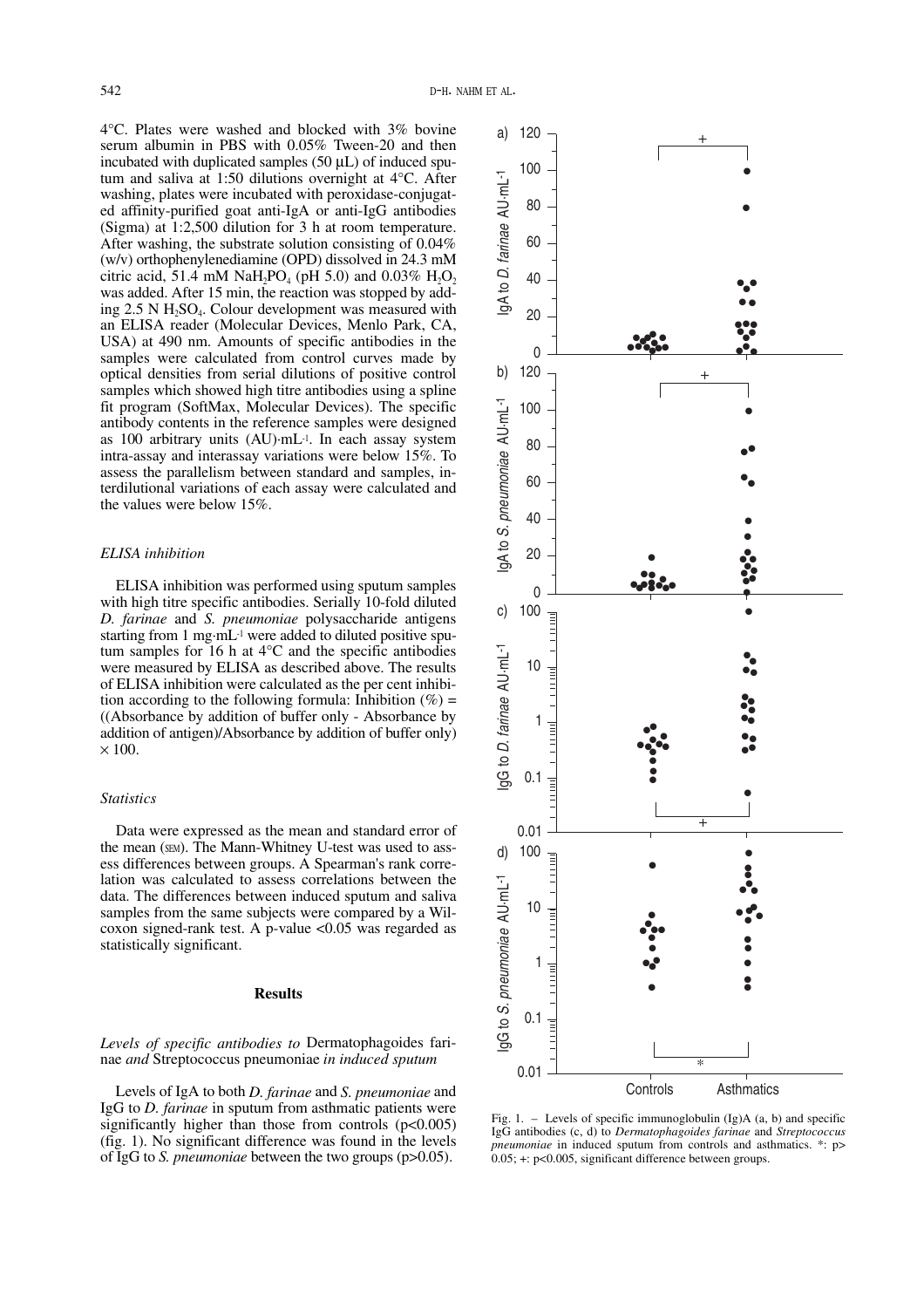

Fig. 2. – Correlations between a) specific immunoglobulin (Ig)A antibodies to *Dermatophagoides farinae* and b) *Streptococcus pneumoniae* and between specific IgG antibodies to *D. farinae* and *S. pneumoniae* in induced sputum from mite-sensitive asthmatic patients. a)  $r=0.76$ ,  $p=$ 0.003, n= $16$ ; b) r=0.49, p=0.06, n=16.

# *ELISA inhibition*

*Dermatophagoides farinae* and *S. pneumoniae* antigen inhibited specific antibody bindings over 80% in each specific IgG and IgA assay in a dose-dependent manner and there was no evidence of cross-antigenicity between the two antigens (data not shown).

Table 2. – Correlations between immunoglobulin levels and eosinophil counts (%) or eosinophil cationic protein (ECP) levels in induced sputum from asthmatic patients  $(n=16)$ 

|                                      | Sputum<br>eosinophil count |         | <b>ECP</b> |         |
|--------------------------------------|----------------------------|---------|------------|---------|
|                                      | r                          | p-value | r          | p-value |
| Total IgA                            | 0.50                       | 0.053   | 0.82       | 0.002   |
| Total IgG                            | 0.45                       | 0.21    | 0.42       | 0.10    |
| Specific IgA to D. farinae           | 0.31                       | 0.26    | 0.55       | 0.03    |
| Specific IgG to D. farinae           | 0.33                       | 0.20    | 0.52       | 0.04    |
| Specific IgA to S. <i>pneumoniae</i> | 0.32                       | 0.21    | 0.56       | 0.03    |
| Specific IgG to S. pneumoniae        | 0.33                       | 0.20    | 0.30       | 0.25    |

Ig: immunoglobulin; *D. farinae*: *Dermatophagoides farinae*; *S. pneumoniae*: *Streptococcus pneumoniae*.

Table 3. – Fluid phase measurements in induced sputum and saliva from 12 asthmatic patients

|                                                         | Induced<br>sputum | Saliva              |
|---------------------------------------------------------|-------------------|---------------------|
| Total IgA $\mu$ g·mL <sup>-1</sup>                      | $337+74$          | $120\pm23*$         |
| Total IgG $\mu$ g·mL <sup>-1</sup>                      | $240.7 \pm 105.9$ | $14.3 \pm 3.2$ ***  |
| Specific IgA to D. farinae<br>$AIJ·mI$ <sub>-1</sub>    | $29.4 \pm 8.7$    | $4.8 \pm 1.2$ ***   |
| Specific IgG to D. farinae<br>$AIJ·mI.$ <sup>1</sup>    | $12.7 + 8.1$      | $0.28 \pm 0.13$ *** |
| Specific IgA to S. pneumoniae<br>$AIJ·mI.$ <sup>1</sup> | $38.4 \pm 9.5$    | $4.6 \pm 1.6$ ***   |
| Specific IgG to S. pneumoniae<br>AIJ·mI.                | $20.4 \pm 8.5$    | $0.38 \pm 0.10$ *** |

Values are presented as mean±sEM. Ig: immunoglobulin; *D. farinae*: *Dermatophagoides farinae*; *S. pneumoniae*: *Streptococcus pneumoniae*. \*: p<0.05; \*\*\*: p<0.001, significant difference between groups.

*Correlations between fluid-phase measurements of immunoglobulins in induced sputum from asthmatic patients*

There were significant correlations between IgA to *D. farinae* and IgA to *S. pneumoniae* (r=0.76, p=0.003). However, there was a weaker borderline significant correlation between IgG to *D. farinae* and IgG to *S. pneumoniae* (r=0.49, p=0.06) (fig. 2).

*Correlations between immunoglobulin levels and eosinophil counts or ECP levels in induced sputum from asthmatic patients*

There was no significant correlation between eosinophil counts (%) and immunoglobulin levels in induced sputum from asthmatic patients (p>0.05) (table 2). In asthmatic patients, levels of sputum ECP correlated significantly with those of total IgA (r=0.82, p=0.002), IgA to *D. farinae* (r=0.55, p=0.03), IgA to *S. pneumoniae* (r=0.56, p= 0.03) and IgG to *D. farinae* ( $r=0.52$ ,  $p=0.04$ ), but not with total IgG  $(r=0.42, p=0.1)$  or IgG to *S. pneumoniae*  $(r=$ 0.30, p=0.25) (table 2).

# *Levels of specific antibodies to* S. pneumoniae *in induced sputum and saliva from 12 asthmatic patients*

All fluid-phase measurements including total IgA, total IgG, specific IgA and IgG antibodies to both *S. pneumoniae* and *D. farinae* were significantly higher in induced sputum than in saliva from 12 asthmatic patients (total IgA, p<0.05; others, p<0.001) (table 3).

### **Discussion**

This study demonstrated that IgA antibodies to both allergen and bacterial antigen are elevated in induced sputum samples from atopic asthmatic patients. Elevations of B-cells [17] and IgA antibodies [11] in induced sputum of asthmatics have been reported. Although increased levels of allergen-specific IgE, IgG and IgA antibodies in nasal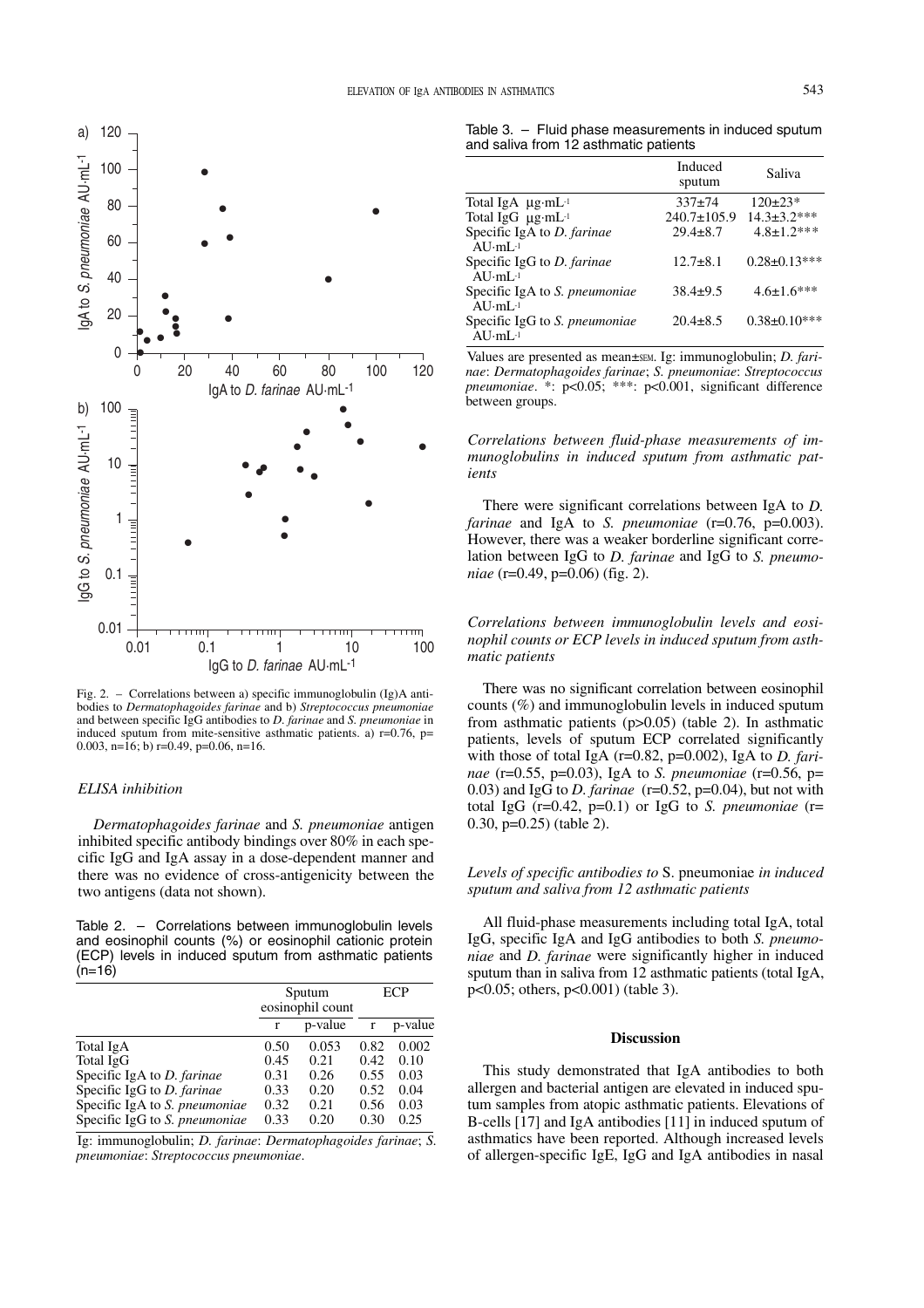secretions from patients with allergic rhinitis [18] and house dust mite-specific IgA antibodies in sputum from mite-sensitive asthmatic patients have been reported [13], information on the antigen specificity of these antibodies in airway secretion from asthmatic patients has been limited. In this study, it was demonstrated that IgA antibodies to both house dust mite antigen and pneumococcal polysaccharide antigen are increased in induced sputum from mite-sensitive asthmatic patients.

In a previous study, we demonstrated that the majority of IgA antibodies in induced sputum from atopic asthmatics was not diffused out passively from the systemic circulation but produced locally [10]. There are several possible explanations for the elevation of IgA antibodies to pneumococcal polysaccharide antigen in induced sputum from mite-sensitive asthmatic patients.

The first explanation is infection or colonization of *S. pneumoniae* in the airway mucosa and stimulation of IgA antibody response in asthmatic patients. It is known that *S. pneumoniae* inhabit the upper respiratory tract of healthy adults and patients with chronic obstructive pulmonary disease (COPD) [19]. Only a small proportion of patients with COPD  $(-7%)$  was found to have colonization of the lower respiratory tract by *S. pneumoniae* [20, 21]. As the patients included in this study did not have any clinical symptoms or signs suggesting respiratory infection, the possibility of pneumococcal infection in the majority of these patients seems to be very low.

Another possibility is nonspecific expansion of pre-existing IgA-producing B cells in the airway mucosa due to increased levels of IL-5 in the airway secretion of asthmatic patients [22]. In *in vitro* conditions, IL-5 acts on B cells to enhance the production of IgA antibodies [23] and the application of recombinant IL-5 on to human nasal mucosa increases the production of IgA antibodies in nasal secretion [24]. Inhalation of allergen could increase the concentration of IL-5 in airway secretions from atopic asthmatics [25]. Capsular polysaccharide antigen of *S. pneumoniae* is one of the thymus-independent antigens and a humoral immune response against this antigen does not depend on the presence of antigen-specific T cells, although T-cell factors are required [26]. It may be speculated that activation of house dust mite-specific T-lymphocytes with natural allergen exposure results in overproduction of IL-5, stimulating both house dust mite-specific B-cells and *S. pneumoniae*-specific B-cells in the bronchial mucosa to produce specific IgA antibodies. The significant close quan-titative correlations between specific IgA antibodies to house dust mite antigen and pneumococcal polysaccharide antigen in this study also support this hypothesis.

A significant correlation between sputum eosinophilia and B-cell counts in asthmatic patients has been reported [17] and the levels of soluble marker for eosinophil activation (ECP) correlated significantly with total IgA levels in induced sputum of asthmatic patients [10, 11]. These results suggest a possible contribution of B-cell and IgA antibodies to the pathogenesis of eosinophilic inflammation of the asthmatic airway; however, their exact role in the pathogenesis of asthma is still undefined. Several *in vitro* data have suggested that immunoglobulins in respiratory secretions may participate in eosinophil degranulation in respiratory allergic diseases [8], although only a few *in vivo* data have supported this hypothesis [10, 11]. In *in vitro* conditions, immobilization of immunoglobulins on a solid phase is essential in immunoglobulin-induced eosinophil degranulation and plastic beads have been used for this purpose [8]. However, solid-phase matrices to immobilize immunoglobulins for eosinophil degranulation were not defined in the asthmatic airway.

Allergen present in the airway mucosa could be a potential candidate. The allergen coated on a microtitre plate can degranulate eosinophils in the presence of sera from patients sensitized to the same allergen [27]. Moreover, the amounts of eosinophil degranulation correlated with the level of allergen-specific antibodies in the serum and depletion of allergen-specific antibodies abolished the eosinophil degranulation [27]. Recently, the same group reported that bronchoalveolar lavage (BAL) fluid obtained from ragweed-sensitive asthma after segmental allergen challenge could induce eosinophil degranulation on allergencoated plastic surfaces and they also revealed significant correlations between amounts of eosinophil degranulation and specific IgG and IgA antibodies to ragweed in BAL fluid [28]. In this study, significant correlations were found between the levels of ECP, and IgA and IgG antibodies to house dust mite in induced sputum from mite-sensitive asthmatic patients. The patients may have been in a state of continuous low-dose allergen challenge, because this study was undertaken during the period when environmental house dust mite allergen reaches peak levels in Korea [14]. These findings suggest that allergen-specific IgG and IgA antibodies in the airway secretion may contribute to allergic inflammation by stimulating eosinophil degranulation.

Sputum induction is a useful, reliable and noninvasive method for obtaining airway secretion from asthmatic patients [29–31]. Most previous studies on bronchial asthma using induced sputum have focused on inflammatory cells and mediators [15, 29–31] and only rarely have studies dealt with allergen-specific antibodies. One of the disadvantages of studying proteins from induced sputum is the contamination of oropharyngeal secretions including saliva. To overcome this problem, two sampling methods were tried. Firstly, mucus plugs were extracted from sputum samples to minimize salivary contamination [29]. Secondly, the entire induced sputum sample was analysed and compared with the results from the saliva [15]. In this study, the latter method was used because selection of a mucus plug provides more viscous samples as well as smaller amounts of specimen for fluid-phase analysis. The levels of total IgA, total IgG, antigen-specific IgA and IgG antibodies in induced sputum samples from asthmatic patients were significantly higher than those in salivary samples. These results suggest that the majority of IgA and IgG antibodies in induced sputum may originate from subglottic airways and sputum induction is a useful noninvasive tool for studying allergen-specific antibodies in airway secretions from asthmatic patients.

In conclusion, specific immunoglobulin A antibodies to both allergen and bacterial antigen were elevated in induced sputum from atopic asthmatics and their possible involvement in eosinophil degranulation was suggested. Further study may be essential to clarify the pathogenetic role of immunoglobulins in asthmatic airways.

*Acknowledgements:* The authors thank the subjects who volunteered in this study and H. Yu for reviewing the manuscript.